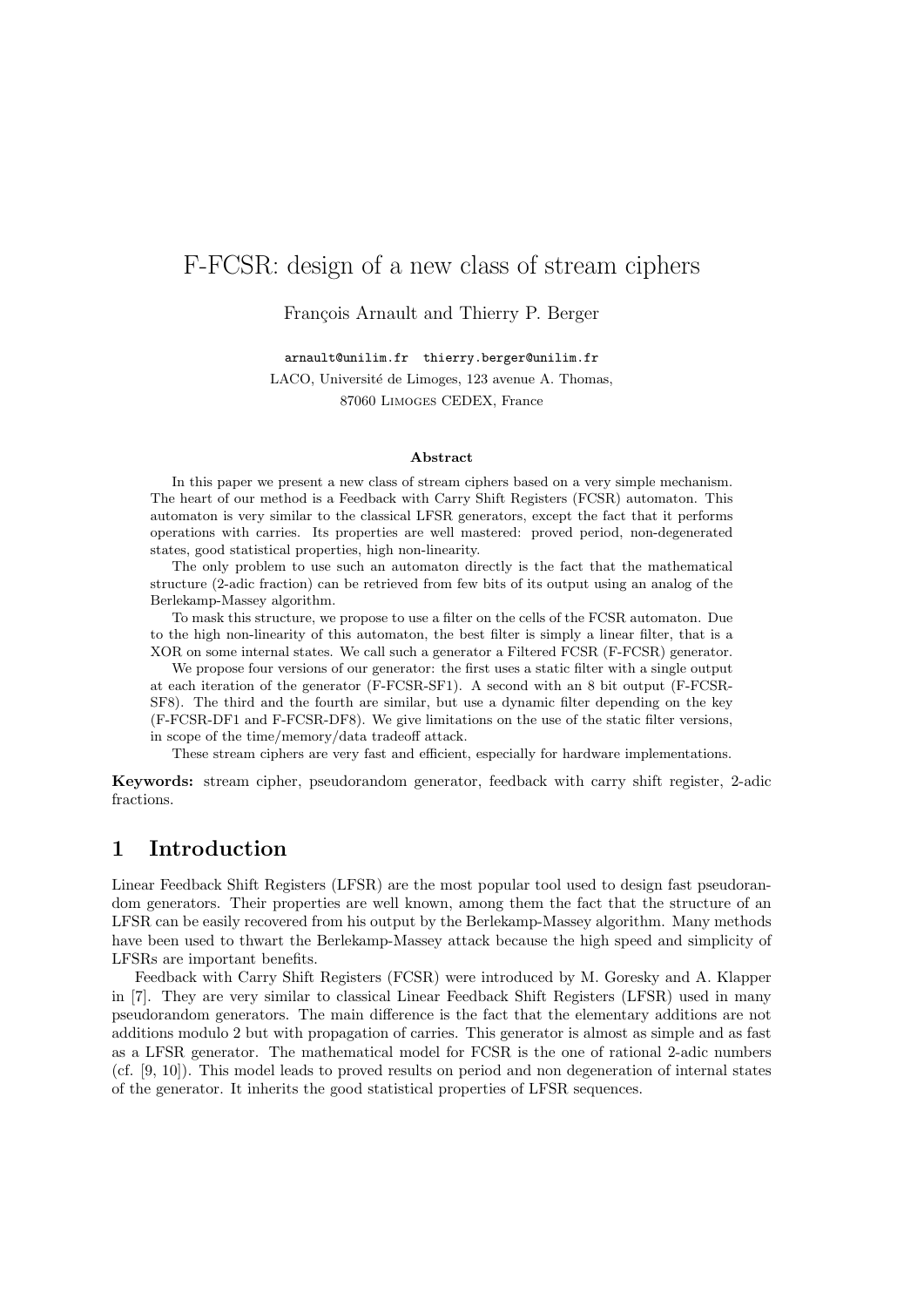Unfortunately, as for the LFSR case, it is possible to recover the structure of a sequence generated by an FCSR (cf.  $[8, 2]$ , $[1]$ ). To avoid this problem, we propose to use a filter on the cells of the FCSR automaton. Since this automaton has good non linear properties, the filter is simply a linear function, i.e. a XOR on some cells. This method is very efficient for practical implementations.

First we describe the FCSR automaton and recall the properties of its output. For applications, we propose an automaton with a key of 128 bits in the main register.

Then we present the different versions of our generator with a detailed security analysis in each case. For the F-FCSR-SF1 version, we show that the algebraic attack is not possible and we describe some dedicated attacks. For the proposed parameters, this attack is more expensive than the exhaustive one. The main restriction to the use of this version is the fact that the cost of the time/memory/data tradeoffs attack is  $O(2^{98})$ , which is less than the exhaustive attack.

With the F-FCSR-SF8 version, we explain how our automaton can be filtered in order to obtain an 8-bit output at each iteration. The problem on designing a good filter in that situation is discussed. This leads to some problems on its design. This is why we recommend to use the F-FCSR-DF8 version of our generator to perform a 8-bit output system with high level of security.

In the dynamic filter versions of our generator, we substitute to the static filter a dynamic one, i.e. depending on the secret initialization key. This method increases the cost of the time/memory/data tradeoffs attack. This cost becomes  $O(2^{162})$  for a 128-bit key. Moreover this dynamic filter avoids all 2-adic and algebraic attacks. In particular for the 8-bit output version, it avoids some attacks on filter combinations. For practical applications, we propose to use the S-box of Rijndael in order to construct the dynamic filter. This method is very efficient, and generally, this box is already implemented.

In the last section, we explain how it is possible to use our generators as stream ciphers with IV mode of size 64 bits. The 128-bit key is used to initialize the main register, and the initial vector is used to initialize the carries register. For some dedicated applications, we also propose to use a key of 96 bits with an IV of 64 bits.

# 2 The FCSR automaton

We first recall the properties of an FCSR automaton used to construct our pseudorandom generators: an FCSR automaton performs the division of two integers following the increasing powers of 2 in their binary decompositions. This mechanism is directly related to the theory of 2-adic fractions. For more theoretical approach, the reader could refer to [11, 7].

The main results used here are the following:

- Any periodic binary sequence can be expressed as a 2-adic fraction  $p/q$ , where q is a negative odd integer and  $0 \leq p < |q|$ .
- Conversely, if a periodic binary sequence is generated from a 2-adic fraction  $p/q$ , then the period of this sequence is known and is exactly the order of 2 modulo q.
- It is easy to choose a prime number q such as the order of 2 is exactly  $T = |q| 1$ , and therefore the period generated by any initial value  $0 < p < |q|$  is exactly T. So, in the rest of this paper, we suppose that q is such that  $2^{128} < |q| < 2^{129}$  and that the condition on the order of 2 is always satisfied in order to guarantee a period greater than  $2^{128}$ .
- If p and q are integers of "small size", i.e. 128 bits for p and 129 bits for q, the sequences  $p/q$ looks like random sequences of period  $T$  in terms of linear complexity (but it remains false for its 2-adic complexity (i.e. the size of  $q$ )).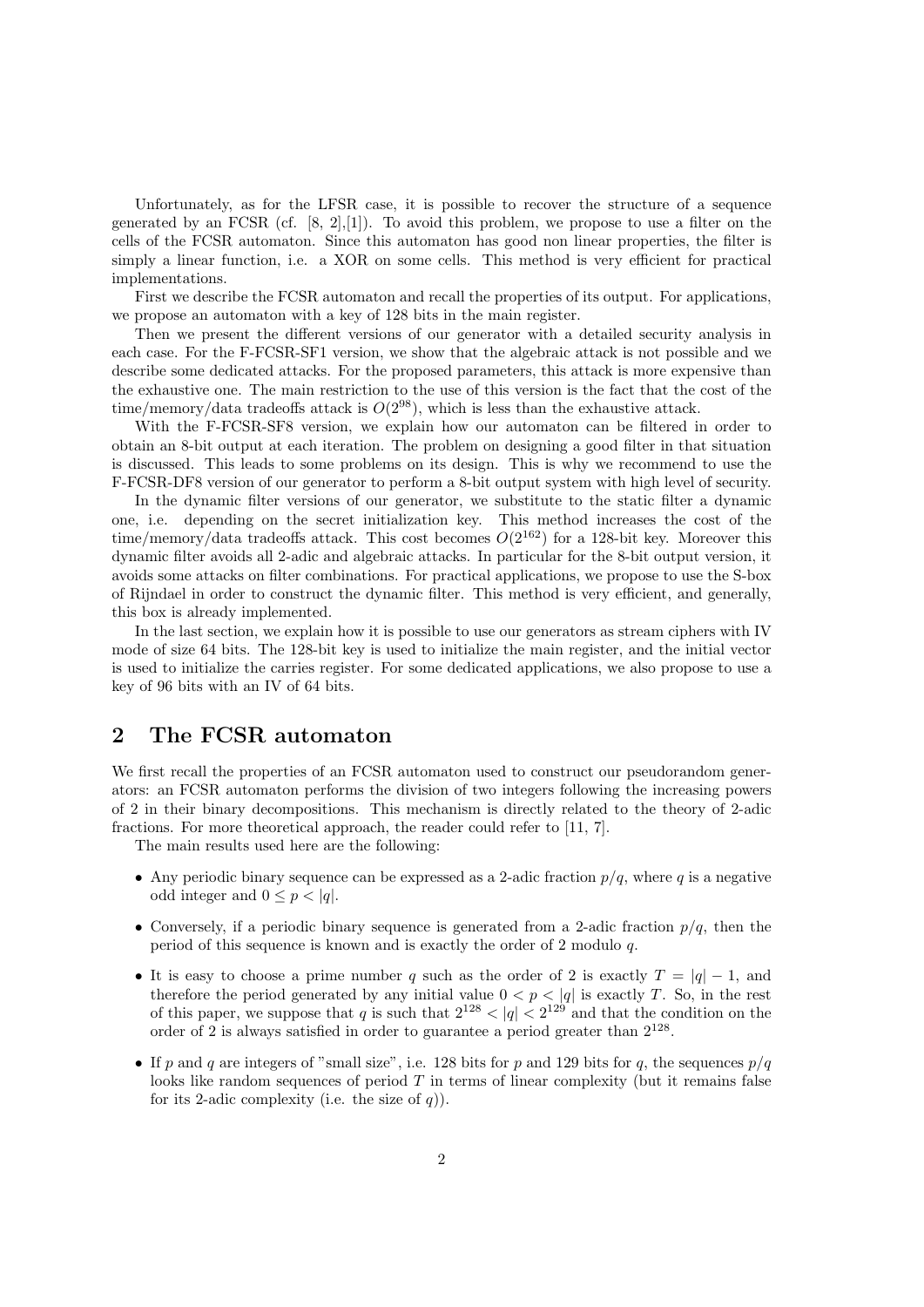¿From now, we suppose that the FCSR studied in this section verifies the following conditions:  $q < 0 \leq p, p < -q, p = \sum_{i=0}^{k-1} p_i 2^i, q = 1 - 2d$  and  $d = \sum_{i=0}^{k-1} d_i 2^i$ .

p will be the initial (secret) state of the automaton whereas q will be the equivalent of the "feedback polynomial" of a classical LFSR.

# 2.1 Modelization of the automaton

If q is defined as above, the FCSR generator with feedback prime q can be described as a circuit containing two registers:

- The main register M with k binary memories (one for each cell), where  $k$  is the bitlength of d, that is  $2^{k-1} \leq d < 2^k$ .
- The carry register  $C$  with  $\ell$  binary memories (one for each cell with a  $\boxplus$  at its left) where  $\ell + 1$  is the Hamming weight of d. Using the binary expansion  $\sum_{i=0}^{k-1} d_i 2^i$  of d, we put  $I_d = \{i \mid 0 \le i \le k-2 \text{ and } d_i = 1\}.$  So  $\ell = \#I_d$ . We also put  $d^* = d - 2^{k-1}$ .

We will say that the main register contains the integer  $m = \sum_{i=0}^{k-1} m_i 2^i$  when it contains the binary values  $(m_0, \ldots, m_{k-1})$ . The content m of the main register always satisfies  $0 \le m \le 2^k - 1$ . In order to use similar notation for the carry register, we can think of it as a  $k$  bit register where the  $k - l$  bits of rank **not** in  $I_d$  are always 0. The content  $c = \sum_{i \in I_d} c_i 2^i$  of the carry register always satisfies  $0 \leq c \leq d^*$ .

Example 1 Let  $q = -347$ , so  $d = 174 = 0xAE$ ,  $k = 8$  and  $\ell = 4$ . The following diagram shows these two registers:



where  $\boxplus$  denotes the addition with carry, i.e., it corresponds to the following scheme in hardware:



#### Transition function

As described above, the FCSR circuit with feedback prime q is an automaton with  $2^{k+l}$  states corresponding to the  $k + l$  binary memories of main and carry registers. We say that the FCSR circuit is in state  $(m, c)$  if the main and carry registers contain respectively the binary expansion of m and of c.

Suppose that at time t, the FCSR circuit is in state  $(m(t), c(t))$  with  $m = \sum_{i=0}^{k-1} m_i(t)2^i$  and  $c = \sum_{i=0}^{k-1} c_i(t) 2^i$ . The state  $(m(t+1), c(t+1))$  at time  $t+1$  is computed using:

- For  $0 \leq i \leq k-2$  and  $i \notin I_d$  $m_i(t + 1) := m_{i+1}(t)$
- For  $0 \leq i \leq k-2$  and  $i \in I_d$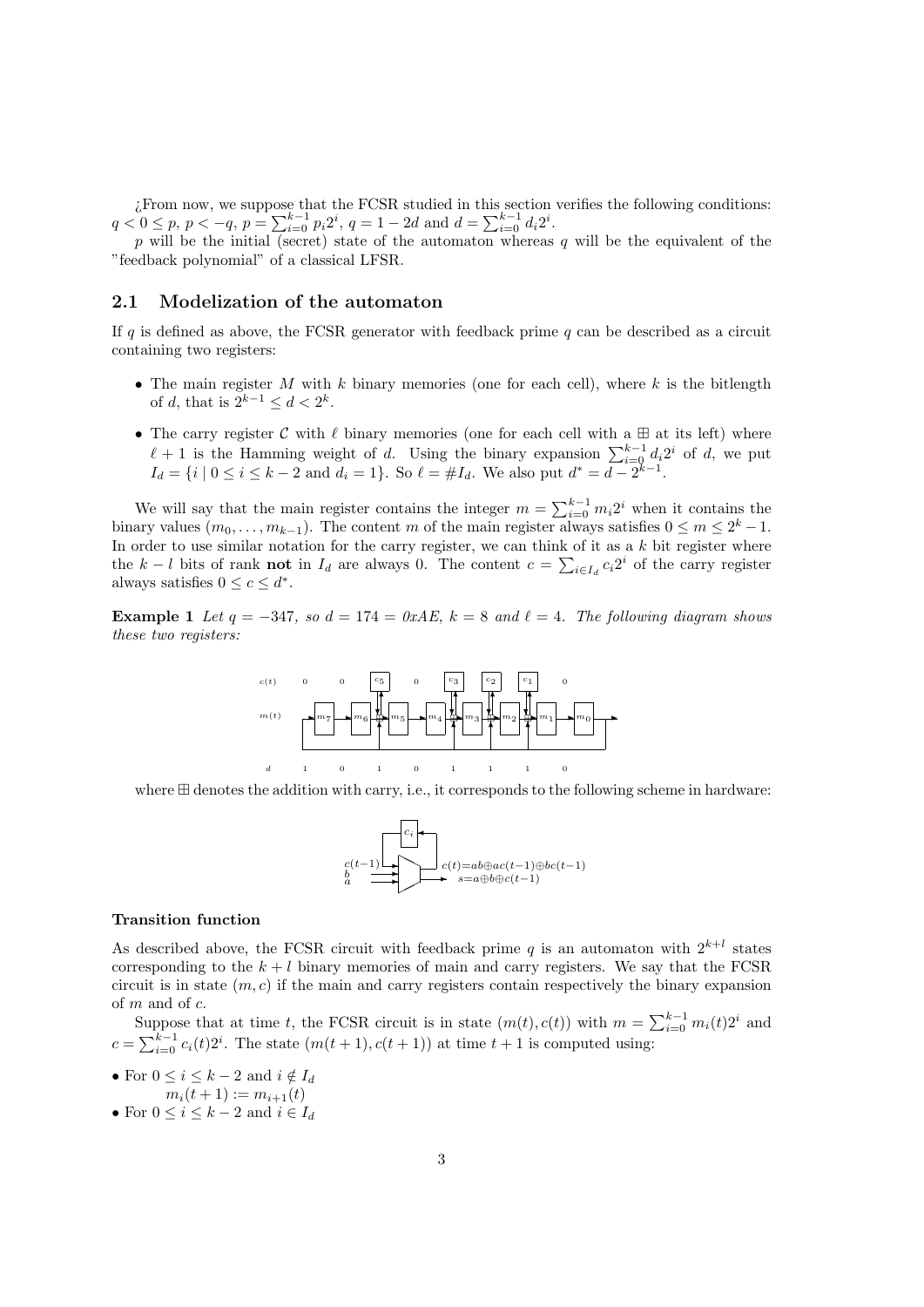$m_i(t + 1) := m_{i+1}(t) \oplus c_i(t) \oplus m_0(t)$  $c_i(t + 1) := m_{i+1}(t)c_i(t) \oplus c_i(t)m_0(t) \oplus m_0(t)m_{i+1}(t)$ • For the case  $i = k - 1$  $m_{k-1}(t+1) := m_0(t).$ 

Note that this transition function is described with (at most) quadratic boolean functions and that for all three cases  $m_i(t + 1)$  and  $c_i(t + 1)$  can be expressed with a single formula:

$$
m_i(t + 1) := m_{i+1}(t) \oplus d_i c_i(t) \oplus d_i m_0(t)
$$
  

$$
c_i(t + 1) := m_{i+1}(t)c_i(t) \oplus c_i(t)m_0(t) \oplus m_0(t)m_{i+1}(t)
$$

if we put  $m_k(t) = 0$  and  $c_i(t) = 0$  for i not in  $I_d$ .

We now study the sequences of values taken by the binary memories of the main register, that is the sequences  $M_i = (m_i(t))_{t \in \mathbb{N}}$ , for  $0 \le i \le k - 1$ .

The main result is the following theorem:

**Theorem 1** Consider the FCSR automaton with (negative) feedback prime  $q = 1 - 2d$ . Let k be the bitlength of d. Then, for all i such that  $0 \le i \le k-1$ , there exists an integer  $p_i$  such that  $M_i$ is the 2-adic expansion of  $p_i/q$ . More precisely, these values  $p_i$  can be easily computed from the initial states  $m_i(0)$  and  $c_i(0)$  using the recursive following formulas:

$$
p_i = \begin{cases} q m_i(0) + 2p_{i+1} & \text{if } d_i = 0\\ q \big( m_i(0) + 2c_i(0) \big) + 2(p_{i+1} + p_0) & \text{if } d_i = 1. \end{cases}
$$

If we consider a prime divisor q such that the period is exactly  $T = (|q| - 1)/2$ , the sequences  $M_i$  are distinct shifts of a same sequence (e.g.  $1/q$ ), but each shift amount depends on the initial values of the main register and the carry register, and looks like random shifts on a sequence of period T (remember that, for applications  $T \simeq 2^{128}$ ).

# 2.2 Hardware and software performances of the FCSR

### 2.2.1 Hardware realization

As we have just seen before, we could directly implement in hardware the structure of an FCSR using a Galois architecture. Even if the needed number of gates is greater, the speed of such a structure is equivalent to the one of an LFSR.

### 2.2.2 Software aspects

The transition function can also be described in pseudocode with the following global presentation expressing integers  $m(t)$ ,  $c(t)$  instead of bits  $m_i(t)$ ,  $c_i(t)$  more suitable for software implementations.

If ⊕ denotes bitwise addition without carries,  $\otimes$  denotes bitwise AND, shift the shift of one bit on the right, i.e.  $shift_{+}(m) = |m(t)/2|$  and par is the parity of a number m (1 if m is odd, 0) if it is even):

$$
m(t+1) := shift_{+}(m(t)) \oplus c(t) \oplus par(m)d
$$
  

$$
c(t+1) := shift_{+}(m(t)) \otimes c(t) \oplus c(t) \otimes par(m)d \oplus par(m)d \otimes shift_{+}(m(t))
$$

And the pseudoalgorithm could be written as:  $b := par(m)$  (boolean)  $a := shift_{+}(m)$  $m := a \oplus c$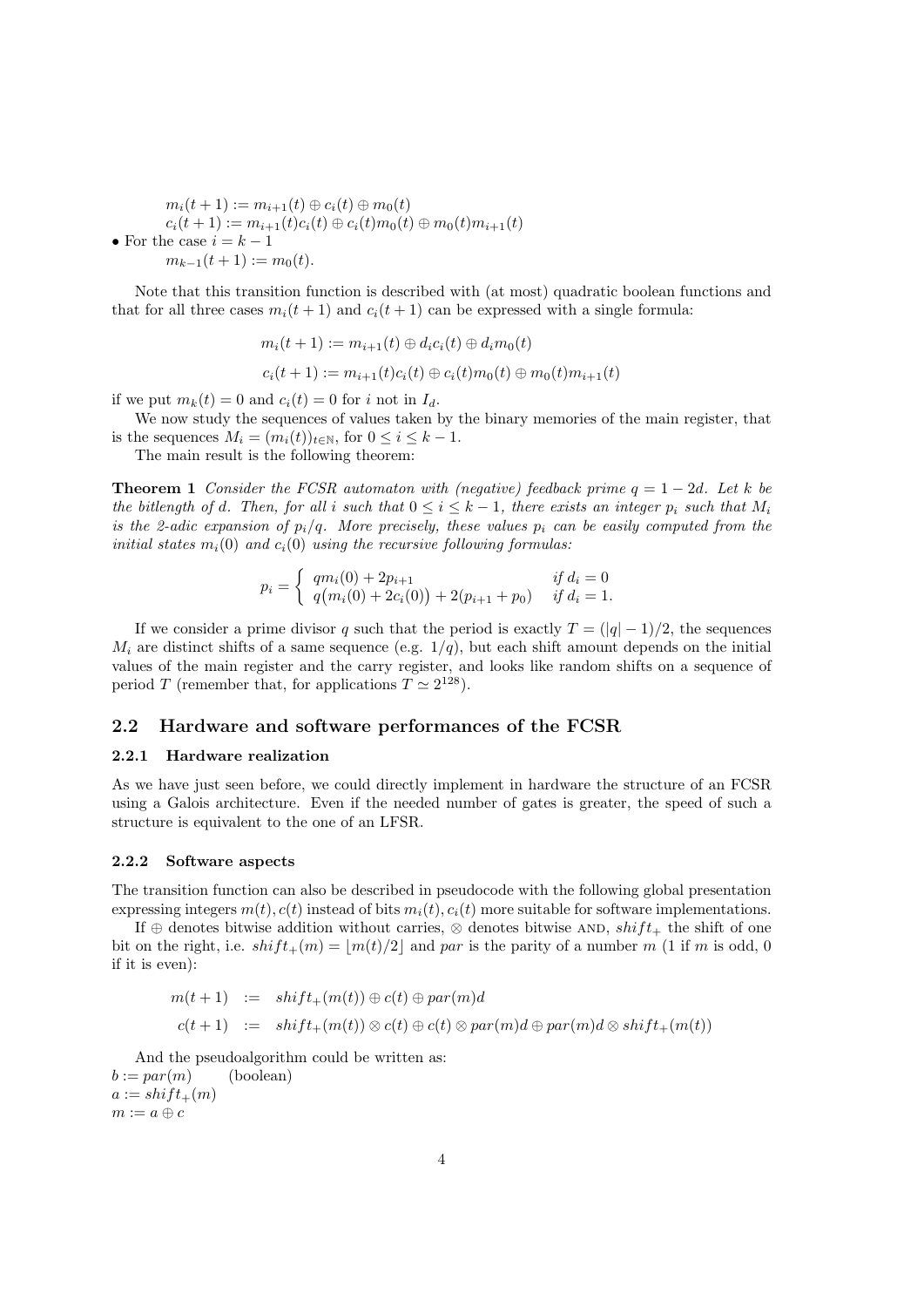$c := a \otimes c$ if  $b = 1$  then  $c := c \oplus (m \otimes d)$  $m := m \oplus d$ end if

The number of cycles needed to implement the FCSR in software seems to be twice greater than the one required for an LFSR but as we will see in the following section, due to the very simplicity of our filtering function, the general speed in software of our Filtering FCSR might be more efficient than usual LFSR based generators.

#### 2.2.3 Parameters of the FCSR automaton for designing the stream ciphers

For a cryptographic use with a security greater than  $2^{128}$ , we recommend the use of a negative retroaction prime  $-q$ , corresponding to  $k = 128$ . This implies that  $2^{128} < |q| < 2^{129} - 1$ .

In order to maximize the period of the generated sequence, the order of 2 modulo  $q$  must be maximal i.e. equals to  $|q| - 1$ . Moreover, to avoid some potential particular cases, we propose to choose a prime q such that  $(|q| - 1)/2$  is also a prime.

The FCSR retroaction prime must be public. We propose  $-q = 493877400643443608888382048200783943827$  (1)

= 0x1738D53D56FC4BFAD3D0C6D3430ADD893

The binary expansion of  $d = (|q| + 1)/2$  is

10111001 11000110 10101001 11101010 10110111 11100010 01011111 11010110

10011110 10000110 00110110 10011010 00011000 01010110 11101100 01001010.

Its Hamming weight is 69 and then there are  $\ell = 68$  carry cells (the Hamming weight of  $d^* =$  $d - 2^{128}$ ) and  $k = 128$  cells in the main register.

# 3 Design of F-FCSR : Filtered FCSR automaton with a static filter

As for the LFSRs, a binary sequence generated by a single FCSR can not be used directly to produce a pseudorandom sequence (even if the output bits have good statistical properties and high linear complexity), since the initial state and the 2-adic structure can be recovered using a variant of the Berlekamp-Massey algorithm [8, 2]. So, we propose in this section to filter the output of an FCSR with two appropriate static functions and we prove the efficiency and the resistance against known attacks of those two constructions.

# 3.1 The F-FCSR-SF1 : one output bit

# How to filter an FCSR automaton?

For the LFSR case many tools have been developed to mask the structure of the generator, by using boolean functions with suitable properties (see for example [12, 4]) to combine several LFSRs, by using combiners with memory or by shrinking the sequence produced by an LFSR.

It is possible to use similar methods with an FCSR generator, but with a very important difference: since an FCSR generator looks like a random generator for the non linear properties, it is not necessary to use a filter function with high non linearity.

Then the best functions for filtering an FCSR generator are linear functions:

 $f: GF(2)^n \rightarrow GF(2),$  $_{i=1}^{n} f_i x_i, f_i \in GF(2).$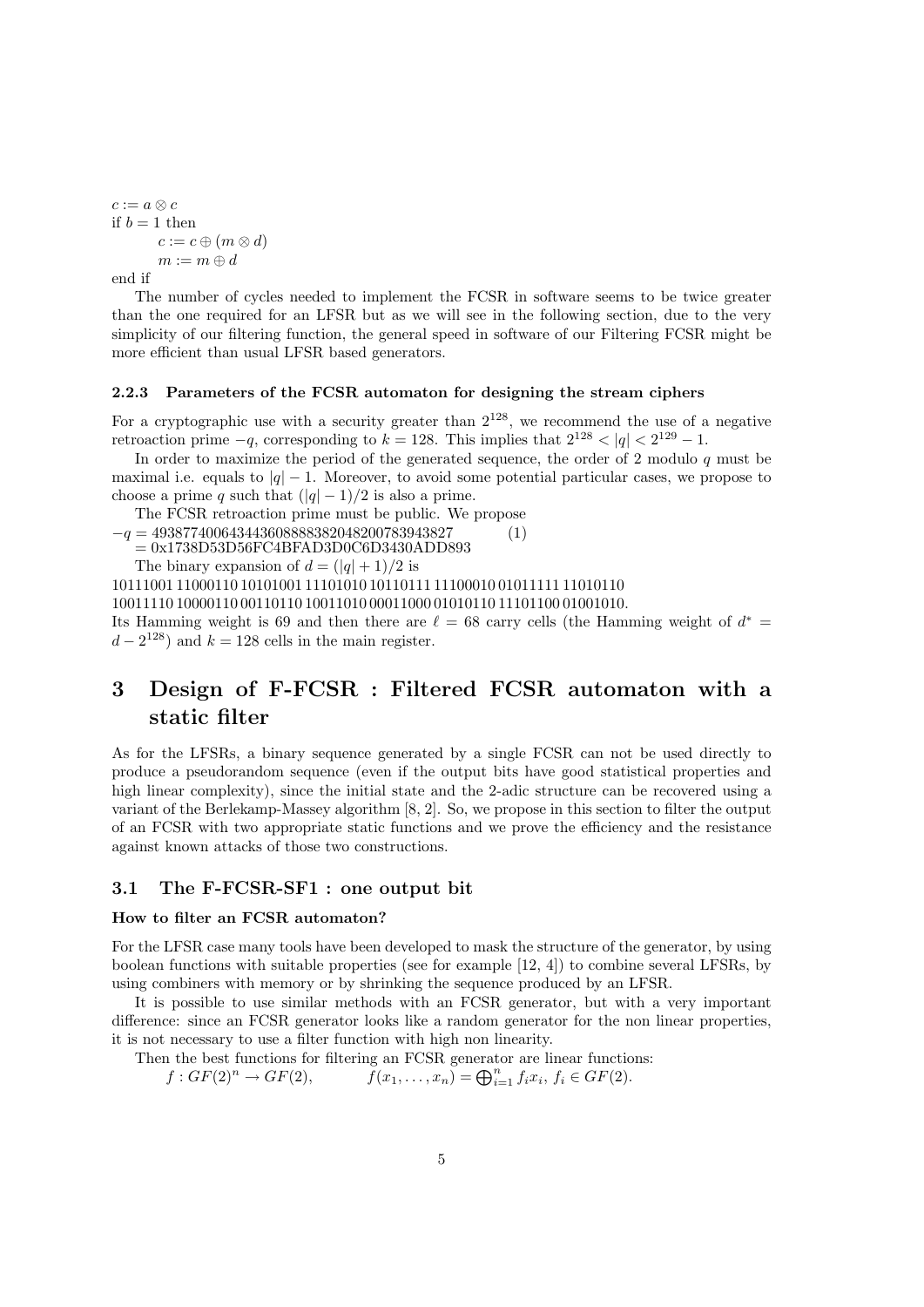As studied previously, the sequence  $M_i$  observed on the *i*-th dividend register is a 2-adic fraction, with known period, good statistical properties and looks like a random sequence except from the point of view of 2-adic complexity.

The sequences  $C_i$  (with  $i \in I_d^*$ ) produced by the carry register are not so good from a statistical point of view: these sequences are probably balanced, however, if a carry register is in the state 1 (resp. 0), it remains in the same state 1 (resp. 0) with a probability 3/4 since each of the two other entries of the corresponding addition box corresponds to 2-adic fractions and produces a 1 with a probability approximatively  $1/2$ . It is sufficient to have only one more 1 to produce a 1 in the carry register.

These remarks lead to filter only on the k cells  $m_i(t)$  of the main register, not on the cells of the carry register.

To modelize our linear filter, we consider a binary vector  $F = (f_0, \ldots, f_{k-1})$  of length k. The output sequence of our filtered FCSR is then

$$
S = (s(t))_{t \in \mathbb{N}}, \quad \text{where } s(t) = \bigoplus_{i=1}^{k} f_i \cdot m_i(t).
$$

The extraction of the output from the content of the main register  $M$  and the filter  $F$  can be done using the following algorithm:

 $S := M \otimes F$ 

for  $i := 6$  to 0 do

 $S := S \oplus shift_{+2^i}(S)$ 

Output:  $par(S)$ 

It needs 7 shifts, 7 Xor and 1 And on 128-bit integers. So, the proposed F-FCSR is very efficient in hardware.

## Design of the static filter for the F-FCSR-SF1 stream cipher

Let  $k_F$  be the integer such that  $2^{k_F} \leq F < 2^{k_F+1}$ . We will see in Paragraph 3.2.1 that it is possible to develop an attack on the initial key which needs  $4^{k_F}$  trials.

If  $F$  is a power of 2, the output is a 2-adic sequence and is not resistant to 2-adic attacks. Moreover, if  $F$  is known, and its binary expansion contains few 1, the first equations of the algebraic attack are simpler, even if it is not possible to develop such an attack (cf. Paragraph 3.2.3).

A first natural solution would be to choose  $F = 2^{128} - 1$ , that is to xor all the cells of the main register. In this case, suppose that the output is  $S = (s(t))_{t \in \mathbb{N}}$ . It is easy to check that the sequence  $S' = (s(t) + s(t+1))_{t \in \mathbb{N}}$  is the same that the one that would be obtained by xoring all the carry cells. Even if we do not know how to use this fact to develop a cryptanalysis, we prefer to use another filter for this reason.

In our application, we propose to choose  $F = d = (|q| + 1)/2$ . With this filter, the output is the XOR of all cells of the main register which are just at the right of a carry cell. For the prime  $q$ proposed above in (1) the value of  $k_F$  is 128 and the Hamming weight of the filter is 69.

We propose a very simple initialization of the F-FCSR-SF1 generator: we choose a key K with 128 bits. The key  $K$  is used directly to initialize the main register  $M$ . The carry register is initialized at 0.

#### Statistical properties of the filtered output

When two or more sequences are xored, the resulting sequence has good statistical properties as soon as one of the sequences is good, under the restriction that this sequence is not correlated with the other.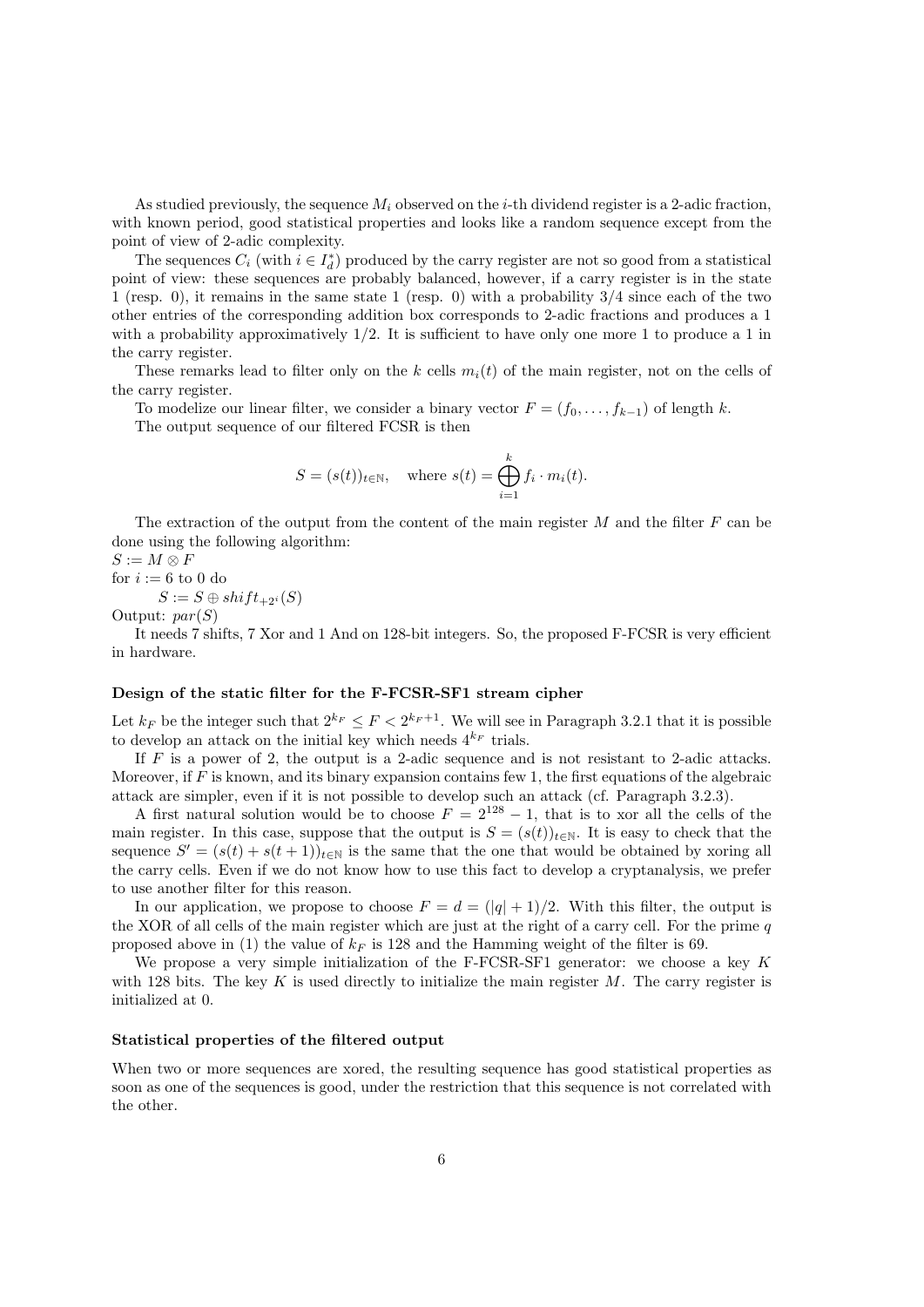In our generator, each sequence is a 2-adic fraction with denominator  $q$  and has good statistical properties. The only problem is the fact that these sequences are not independent, since they are obtained by distinct shifts of the same periodic sequence. Note that the period of the sequence is very large  $(T \geq 2^{127})$ , and that a priori the 69 distinct shifts looks like random shifts. So the output sequence will have good statistical properties.

This hypothesis is comforted by the fact that our generator passes the NIST statistical test suite, as we checked.

# 3.2 Cryptanalysis of F-FCSR-SF1

# 3.2.1 2-adic cryptanalysis of F-FCSR-SF1

#### 2-adic complexity of the XOR of two or more 2-adic integers

A priori, the XOR is not related with 2-adic operations (i.e. operations with carries), and then the sequence obtained by XORing two 2-adic fractions looks like a random sequence from the point of view of 2-adic complexity. Experiments support this assumption.

Moreover, due to the choice of q, in particular to the fact that  $(|q|-1)/2$  is prime, the probability to have a high 2-adic complexity is greater than in the general case.

Let q be a negative prime such that 2 is of order  $|q| - 1$  modulo q. Consider the xor  $(p_1/q) \oplus$  $(p_2/q)$  of the 2-adic expansions of two fractions with q as denominator and  $0 < p_1, p_2 < |q|$ . By Theorem 2, both summands are a sequence of period  $|q| - 1$  so the XOR is also a sequence of period  $|q| - 1$  (or dividing it). Can this latter sequence written also as a fraction  $p/q$ ? (with  $0 \le p \le q$  and possibly non reduced). Surely, the answer is yes in some cases (e.g. if  $p_1 = p_2$ ). But in very most cases, the answer is no. Here is an heuristic argument to show this under the assumption that such an xor gives a random sequence of period dividing  $|q| - 1$ . The number of such sequences is  $2^{|q|-1}$  and the number of sequences of the form  $(p_1/q) \oplus (p_2/q)$  is at most  $(|q| - 1)^2/2$ . So we can expect that the probability that the XOR can be written  $p/q$  is about  $|q|^2/2^{|q|}$  which is very small. This remark extends to the XOR of  $O(\ln|q|)$  summands. A 2-adic attack

**Theorem 2** Assume that the filter F is known by the attacker and let  $k_F$  be an integer such that  $F < 2^{k_F+1}$  (that is all cells selected by the filter belong to the rightmost  $k_F + 1$  cells of the main register). Then the attacker can discover the key of the generator at a cost  $O(k^2 2^{k_F})$ .

We first state a lemma.

**Lemma 1** Assume that the attacker knows the initial values  $m_i(0)$  for  $0 \le i \le k_F$  (he also knows the initial values  $c_i(0)$  for  $0 \le i \le k_F$  which were assumed to be 0). Then he can compute the T first bits  $m_{k_F}(t)$  (for  $0 \leq t < T$ ) of the sequence  $M_{k_F}$  by observing the sequence outputted by the generator, in time  $O(Tk_F)$ .

**Proof :** The attacker observes first  $S(0) = \bigoplus_{i=0}^{k_F} f_i m_i(0)$ . In this equality, the only unknown value is  $m_{k_F}(0)$  so the attacker can compute it in time  $O(k_F)$ . For subsequent bits the method generalizes as follows.

Assume that the attacker has computed bits  $m_{k_F}(t)$  for  $0 \le t < \tau$  and knows  $m_i(t)$  and  $c_i(t)$ for  $0 \leq t < \tau$  and  $0 \leq i < k_F$ . Observing the bit  $S(\tau)$  he gets

$$
S(\tau) = \bigoplus_{i=0}^{k_F} f_i m_i(\tau)
$$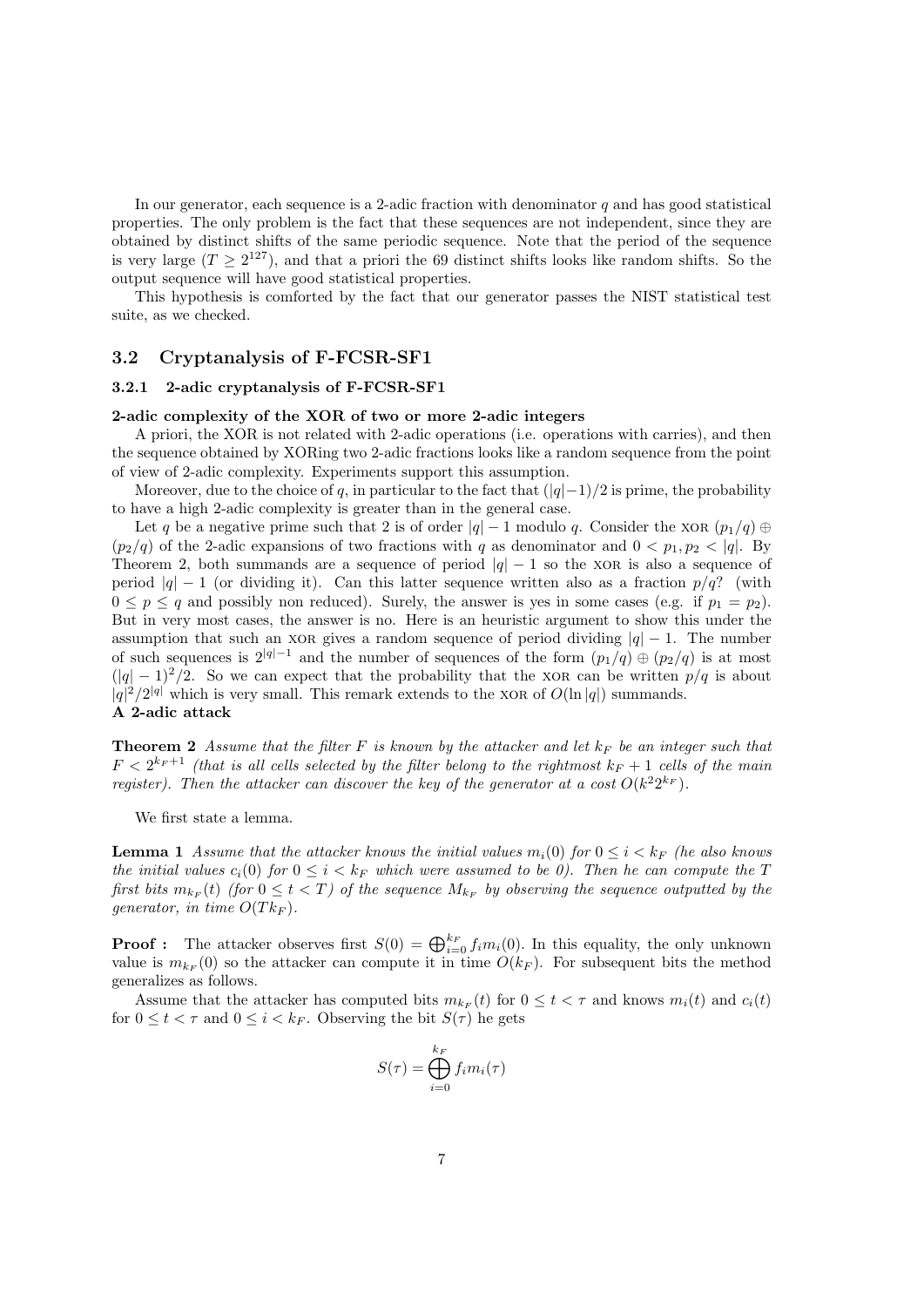and the only unknown value here is  $m_{k_F}(\tau)$ . So the attacker obtains it, also in time  $O(k_F)$ . He can also compute  $m_i(\tau + 1)$  and  $c_i(\tau + 1)$  for  $0 \leq i \leq k_F$ , using the transition function. The time needed to compute these  $2k_F$  bits is also  $O(k_F)$ . We obtain the result by induction.

The attack whose existence is asserted in Theorem 2 works following six steps.

- Choose an arbitrary new set of values for the bits  $m_i(0)$  for  $0 \le i \le k_F$  and put  $c_i(0) = 0$  for  $0 \leq i < k_F$ .
- Assuming that these bits correspond to the chosen values, compute the first  $k$  bits of the sequence  $M_{k_F}$ .
- Using the transition function, compute the first  $k + k_F$  bits of the sequence  $M_0$  from the assumed values for the bits  $m_i(0)$  with  $0 \leq i \leq k_F$  and the k bits obtained in the previous step.
- Multiply the integer  $\sum_{t=0}^{k-1} m_0(t) 2^t$  by q modulo  $2^k$  to obtain a candidate  $p_0$  for the key.
- Run a simulation of the generator with the key  $p_0$ . Stop it after generating  $k + k_F$  bits. Compare the last  $k_F$  bits obtained to the ones computed in Step 3. If they don't agree, the candidate found is not the true key. Return to first step until all possibilities are exhausted.
- After all possibilities in Step 1 are exhausted, use some more bits of the generator to determine which key is the true key, if more than one good candidate remains.

Now the proof of the theorem:

**Proof:** From Lemma 1, the cost of Step 2 is in  $O(kk_F) \le O(k^2)$ . Step 3 has also a cost of  $O(kk_F)$ . The cost of Step 4 is  $O(k^2)$  and those of Step 5 is  $O(k(k + k_F)) \le O(k^2)$ . The loop defined by Step 1 has to be iterated  $O(2^{k_F})$  times. Multiplying the number of iterations by the inner cost gives the cost of the whole attack.  $\square$ 

With our parameters  $k = 128$  and  $k_F = 127$ , this attack is more expensive than the exhaustive attack on the key.

Moreover, if the carries are not initialized to 0, there are 196 unknowns in the system instead of 128.

# 3.2.2 Linear complexity of F-FCSR-SF1 generator: XOR of two or more 2-adic integers

Arguments for the linear complexity are similar to those yet presented for the 2-adic complexity: since each 2-adic fraction looks like a random sequence from the point of view of linear complexity, the XOR of these sequences have a high linear complexity (cf. [17]). Experiments also support this assumption.

As for the 2-adic case, the particular value chosen for the period  $T$  helps for the 2-adic complexity to be high. Let q be a negative prime such that 2 is of order  $|q|-1$  modulo q. Consider the XOR  $(p_1/q) \oplus (p_2/q)$  of the 2-adic expansion of two fractions with q as denominator, and numerators such that  $0 < p_1, p_2 < |q|$ . Similar arguments as those above about the 2-adic behavior of this XOR applies to its linear behavior.

If this xore corresponds to the expansion of a series  $P(X)/Q(X)$  (written as a fraction in reduced form), then the order of the polynomial Q must be a divisor of  $T = |q| - 1$ . With the value of q proposed in (1), the order of Q must be 1, 2,  $T$ , or  $T/2$ . The only polynomials of order 1 or 2 are the powers of  $(X + 1)$ . Polynomials of order T or  $T/2$  must have an irreducible factor  $Q_1$  of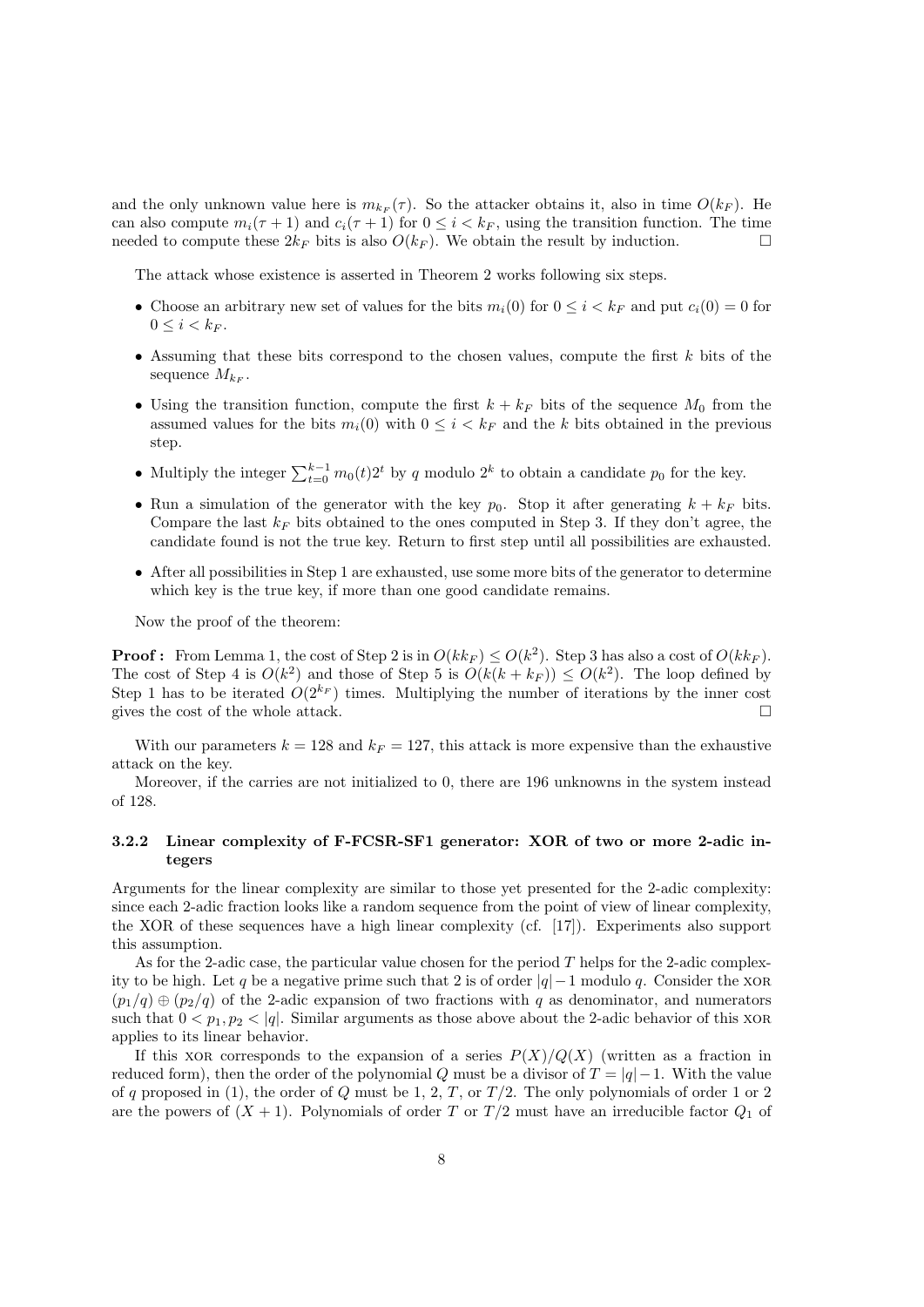order T or T/2. But this order must be a divisor of  $2^{\deg(Q_1)} - 1$ , so  $\deg(Q_1)$  is a multiple of the order of 2 modulo q. In the case of the above value of q, this order is  $T/2$ , a number of bitsize 127. Hence polynomials Q with a divisor of such a degree are not so frequent.

#### 3.2.3 Algebraic cryptanalysis of F-FCSR-SF1

The algebraic cryptanalysis of a pseudorandom generator is a tool developed recently (cf.[5]).

The principle is simple: we consider the bits of the initial state  $m = (m_0, \ldots, m_{k-1}) =$  $(m_0(0), \ldots, m_{k-1}(0))$  as the set of unknowns (suppose first that the initial value of the carry register is 0) and, using the transition function, we compute the successive outputs of the generator as functions of these unknowns  $f_i(m_0, \ldots, m_{k-1})$ . If the attacker knows the first output bits of the generator, he gets a system of (non linear) equations in  $k$  variables. We can add to this system the equations  $m_i^2 = m_i$  as the unknowns are Booleans. If the system obtained is not too complicated, it can be solved using for example the Gröbner basis methods [6].

The transition function of an FCSR automaton is quadratic: the first equation is linear on 128 variables (or 196 variables if the carries are not initialized to 0), the second one is quadratic, the third is of degree 3, and so on. For example, the eleventh equation is of degree 11 in 128 variables, its size is about 2<sup>50</sup> monomials and is not computable. To solve the algebraic system, we need at least 128 equations.

Note that the fact we use a known filter does not increase the difficulty of this attack. The filter is just a firewall against a 2-adic cryptanalysis.

#### 3.2.4 The time/memory/data tradeoff attack

There exists a recent attack on stream ciphers with inner states: the time/memory/data tradeoff attack [3]. The cost of this attack is  $O(2^{n/2})$ , where *n* is the number of inner states of the stream cipher. This cost reflects not only the time needed for the attack, but also the use of memory and the amount of data required. For the F-FCSR-SF1, the number of inner states is  $n = k + \ell = 128 + 68 = 196$ . Even if this attack remains impracticable, it is faster than the exhaustive one. This is why we recommend to use the dynamic filter method.

#### 3.3 Design of F-FCSR-SF8: a static filter and an 8-bit output

In order to increase the speed of the generator, we propose to use several filters to get several bits at each transition of the FCSR automaton. For example, using 8 distinct filters, it is possible to obtain an 8-bit output at each transition. However, the design of several filters may be difficult.

### A first cryptanalysis on multiple filters

Suppose that we use 8 filters  $F_1, \ldots, F_8$  on the same state of main register M. Obviously, each of these filters must be resistant to the 2-adic attack. These 8 filters must be linearly independent to avoid a linear dependency on the 8 outputs. Moreover, by linear combinations of the 8 filters, it is possible to obtain 2<sup>8</sup> filters, each of them must also be resistant to the 2-adic attack.

Let C be the binary linear code generated by  $F_1, \ldots, F_8$ .

- The condition on the independence of the 8 filters is the fact that the dimension of  $\mathcal C$  is exactly 8.
- For  $F \in \mathcal{C}$ , let  $k_F$  be the least integer such that  $2^{k_F} > F$  (here F is viewed as an integer). The minimum over C of the values of  $k_F$  must be as larger as possible. Note that  $min_{F \in \mathcal{C}} F \neq 0} \{k_F\} \leq k - 8 = 120$ . If we choose C such that  $min_{F \in \mathcal{C}} F \neq 0} \{k_F\} = 120$ , the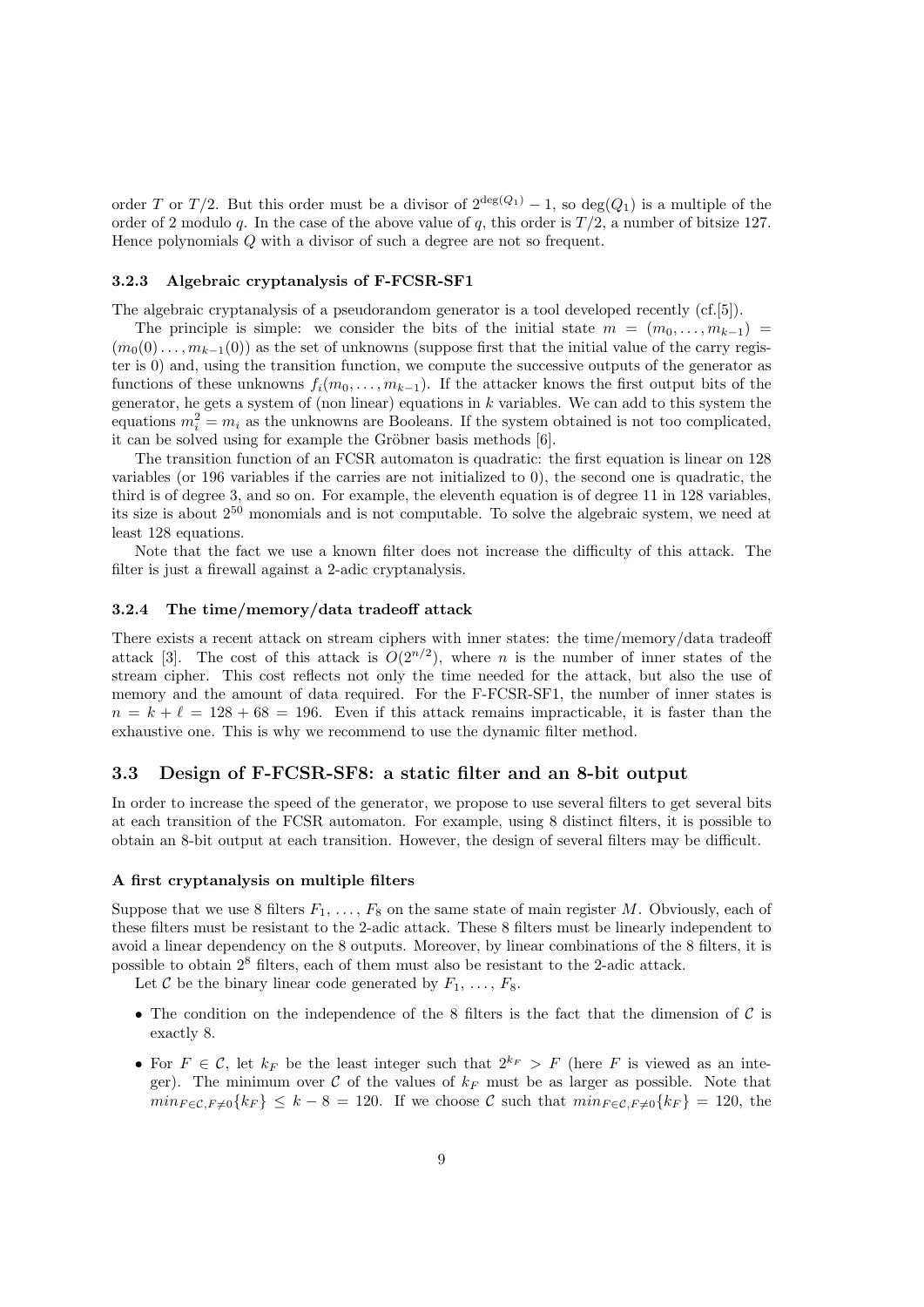cost of the 2-adic attack is  $O(120 \times 2^{120})$  which is approximatively the cost of the exhaustive attack.

Note that it is easy to construct a code  $\mathcal C$  satisfying this condition.

• We recommend to avoid the use of a code  $\mathcal C$  with a small minimum distance  $d$ . Indeed, from a codeword of weight  $d$ , it is possible to construct a filter on  $d$  cells of the main register  $M$ . Even if we do not know how to design such an attack for  $d \geq 2$ , we suggest to choose C satisfying  $d \geq 6$ .

#### A simple way to construct 8 simultaneous filters

In order to construct good filters with a very efficient method to extract the 8-bit output, we recommend the following method:

The filters are chosen with supports included in distinct sets. More precisely, for  $i = 0$  to 7,  $Supp(F_i) \subset \{j \mid j \equiv i \pmod{8}\}.$ 

This construction ensures  $dim(\mathcal{C}) = 8$ ,  $min_{F \in \mathcal{C}, F \neq 0} \{k_F\} = min_i \{k_{F_i}\}\$ and  $d = min_i(w(F_i)),$ where  $w(F)$  is the Hamming weight of F. Moreover the extraction procedure becomes very simple: First, set  $F = \bigoplus_{i=0}^{7} F_i$ . The extraction of the 8-bit output from the content of the main register  $M$  and the filter  $\overline{F}$  can be done using the following algorithm:

$$
S := M \otimes F
$$
  
for  $i := 6$  to 3 do

 $S := S \oplus shift_{+2^i}(S)$ 

Output:  $S \otimes 255$  (the 8 lower weight bits of S)

This needs 4 shifts, 4 Xor and 2 And on 128-bit integers. This extraction is faster than the extraction of a single bit.

Note that conversely, from a 128-bit filter  $F$ , we obtain a family of 8-bit filters. As an example, for the value  $F = d$  proposed for the F-FCSR-SF1 generator, we obtain a code C with  $dim(\mathcal{C}) = 8$ ,  $mink_F = 113$  and  $d = 4$ . For this choice of filter, it will be possible to design a 2-adic attack slightly more efficient than the exhaustive one.

#### A possible attack

Let  $S(t) = (S_0(t), \ldots, S_7(t))$  be the 8-bit output at time t. Some entries selected by the filter on which depend  $S_0(t + 7)$ ,  $S_1(t + 6)$ ,...,  $S_7(t)$  may be related. And the relations involved might be partially explicited when the state of the automaton is partially known.

So, even if we do not know how to design such an attack, we do not advice to use the 8-bit output generator with a static filter. The dynamic filter method presented in the next section will resist to such attack and will be preferred. We also propose to use an IV mode with the F-FCSR designs in order to have a high confidence on the security against be sure to resist to the different attacks.

# 4 Design of F-FCSR-DF1 and F-FCSR-DF8: dynamic filtered FCSR stream ciphers

Due to the fact that the filter is very simple and its quality is easy to check, it is possible to use a dynamic filter: the filter can be constructed as a function of the key  $K$ , and then, is not known by the attacker. As soon as the filter is not trivial  $(F \neq 0$  and  $F \neq 2^{i}$ , it is not possible to use the algebraic attack, nor the attack exploiting the small binary size of F.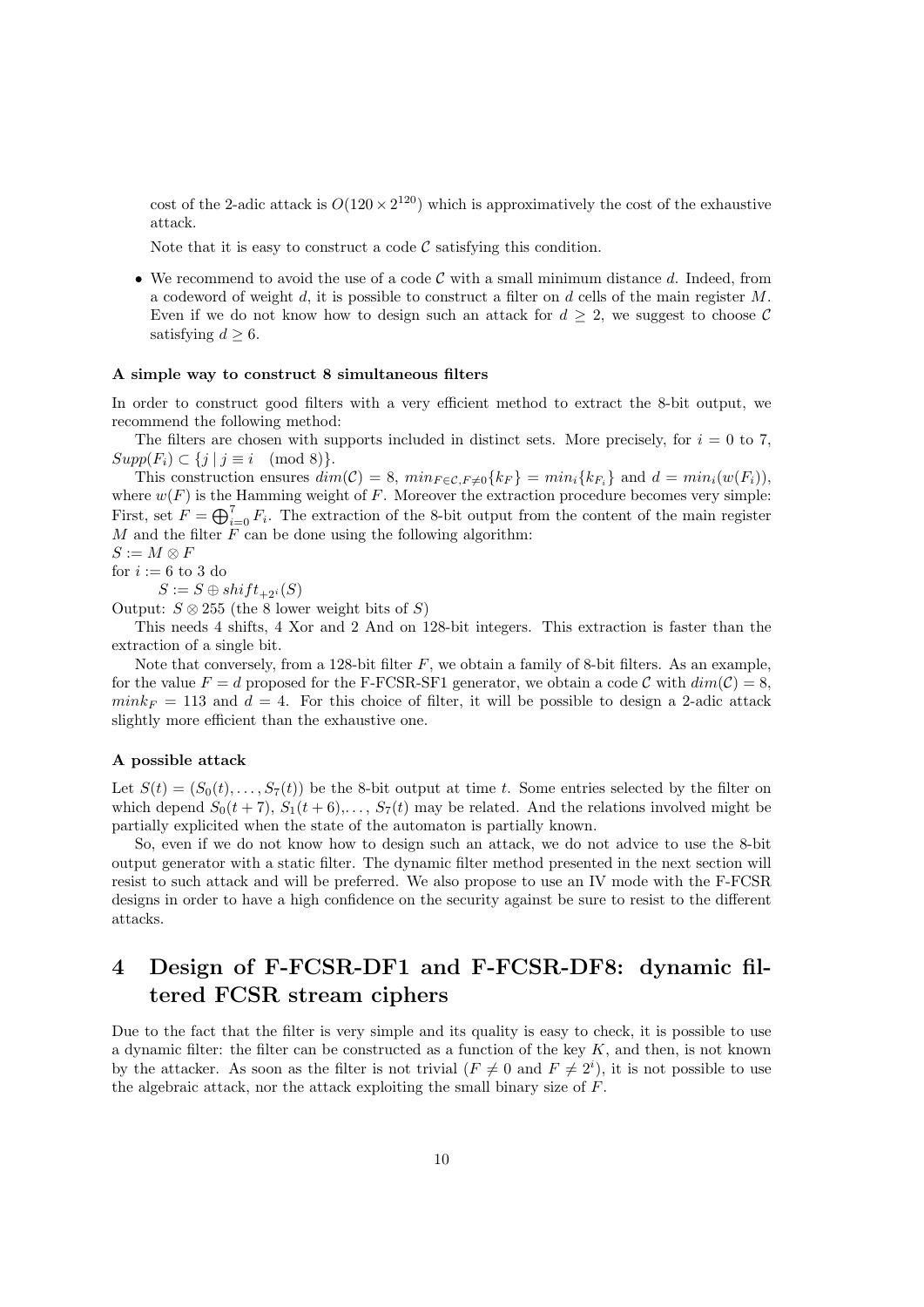The construction of this dynamic filtered FCSR generator (DF-FCSR generator) is very simple: let g be a bijective map of  $GF(2)^{128}$  onto itself. For a 128-bit key K, we construct the filter  $F = g(K)$  and also we use the key to initialize the main register. The carry register is initialized at 0, since the attacker cannot find the equations for the algebraic attack.

The main interest of the use of a dynamic filter is the fact that the number  $n$  of inner state is increased of the size of the filter, i.e.  $n = 2k\ell = 324$ . The cost of the time/memory/data tradeoffs attack becomes higher than those of the exhaustive one.

# 4.1 Design of F-FCSR-DF1

This stream cipher is identical to F-FCSR-SF1 except the fact that the filter is dynamic.

We propose to use for q the Rijndael S-box (cf.  $[14, 15]$ ). This S-box operates on bytes, and using it for each 16 bytes of a 128-bit key, we get a suitable function g.

It is suitable to add a quality test for the filter, for example by testing the binary size  $k_F$  of F and its Hamming weight  $w(F)$ . For example, if  $k_F < 100$  or  $w(F) < 40$ , then we iterate g to obtain another filter with good quality.

The computation of this dynamic filter is very simple. The main advantages are to thwart completely the 2-adic attack (§3.2.1), the algebraic attack (§3.2.3) and to avoid the time/memory/data tradeoff attack.

However, until now, we do not find any attack faster than the exhaustive search against the static filter generator.

# 4.2 Design of F-FCSR-DF8

For the 8-bit output version, the use of a dynamic filter has also other justification: it avoids all possible attacks on the filter described in Paragraph 3.3.

For a practical use we recommend the following key loading procedure:

• Construction of the filter  $F$  from the 128-bit secret key  $K$  by applying the Rijndael S-box.

• Test the quality of the 8 subfilters extracted from  $F$ . Each of them must have an Hamming weight at least 6, and a binary size at least 100.

• Go to the first step until the test succeed.

• Use the key K to initialize the main register  $M$ . The carry register is initialized to 0.

The filter procedure is those of F-FCSR-SF8 (§3.3).

# 4.3 An initial vector mode for F-FCSR stream ciphers

# The IV mode

There are several possibilities to add some initial vector  $IV$  to our generators. A first one will be to use it as filter  $F$ , where the main register is initialized with the key  $K$  and the carry register is initialized to 0.

In that case, we are in the situation of multiple known filters on the same initialization of the automaton. This method will be dangerous.

In fact, the good solution is to use always the same filter from a fixed key  $K$  with a static filter for 1 bit output and dynamic filter for 8-bit output. The  $IV$  is used to initialize the carry registers.

With our automaton, there are 68 bits in the carry register. It is easy to use them for  $IV$  of size 64. In order to avoid some problems related to the use of the same key  $K$  for the main register, we recommend to wait 6 cycles of the automaton before using an input after a change of IV . After these 6 cycles, every cell of the main register contains a value depending not only of K but also of IV .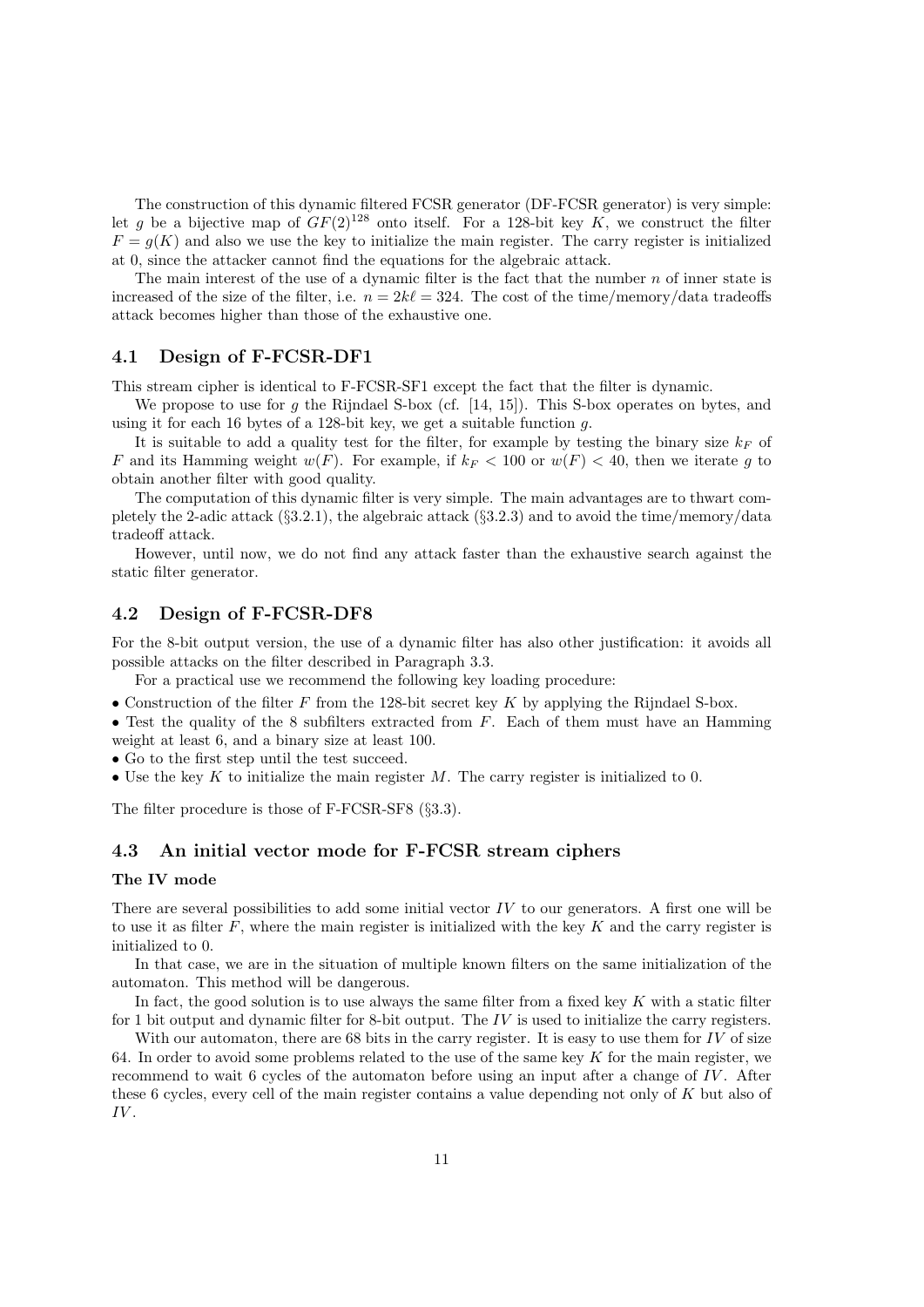We recommend to use the following protocol either with the F-FCSR-DF1 stream cipher, or with the F-FCSR-DF8 stream cipher:

Pseudocode:

2.  $M := K$ ;  $M := K$ .

3. Clock 6 times the FCSR and discard the output.

- 4. Clock and filter the FCSR until the next change of IV .
- 5. If change of IV, return to step 2.

#### A variant of our generator with a key of size 96 and initial vector of size 64

For some purposes where the security is important only during a limited amount of time, it can be useful to define a variant with a smaller key-size (but with same IV-size). For that we propose to use the retroaction prime

 $q = -145992282562012510535118773123 = -0x1D7B9FC57FE19AFEFEFTC5B83$ 

This prime has been selected according the following criteria. Its bit size is 97, so that d has bitsize 96. Also  $(|q| - 1)/2$  is prime. The order of 2 modulo  $|q| - 1$  is exactly  $|q| - 1$ . And  $d = 0$ xEBDCFE2BFF0CD7F7F7BE2DC2 has weight 65 so that there are 64 useful cells in the carries register.

# Conclusion

We proposed a very fast pseudorandom generator, easy to implement especially in hardware (but also in software). It has good statistical properties and it is resistant to all known attacks. Its design can be compared to older generators (such as the summation generator [16]) for whose the heart has a linear structure, and is broken by a 2-adic device. Instead, our generator has a heart with a 2-adic structure which is destroyed by a linear filter. It might be of similar interest of these older generators (the summation generator is one of the best generator known) while being even easier to implement due to the simplicity of the filter.

Acknowledgments: Both authors would like to thank Anne Canteaut and Marine Minier for helpful comments and suggestions.

1.  $F := g(K)$  (dynamic construction of the filter).